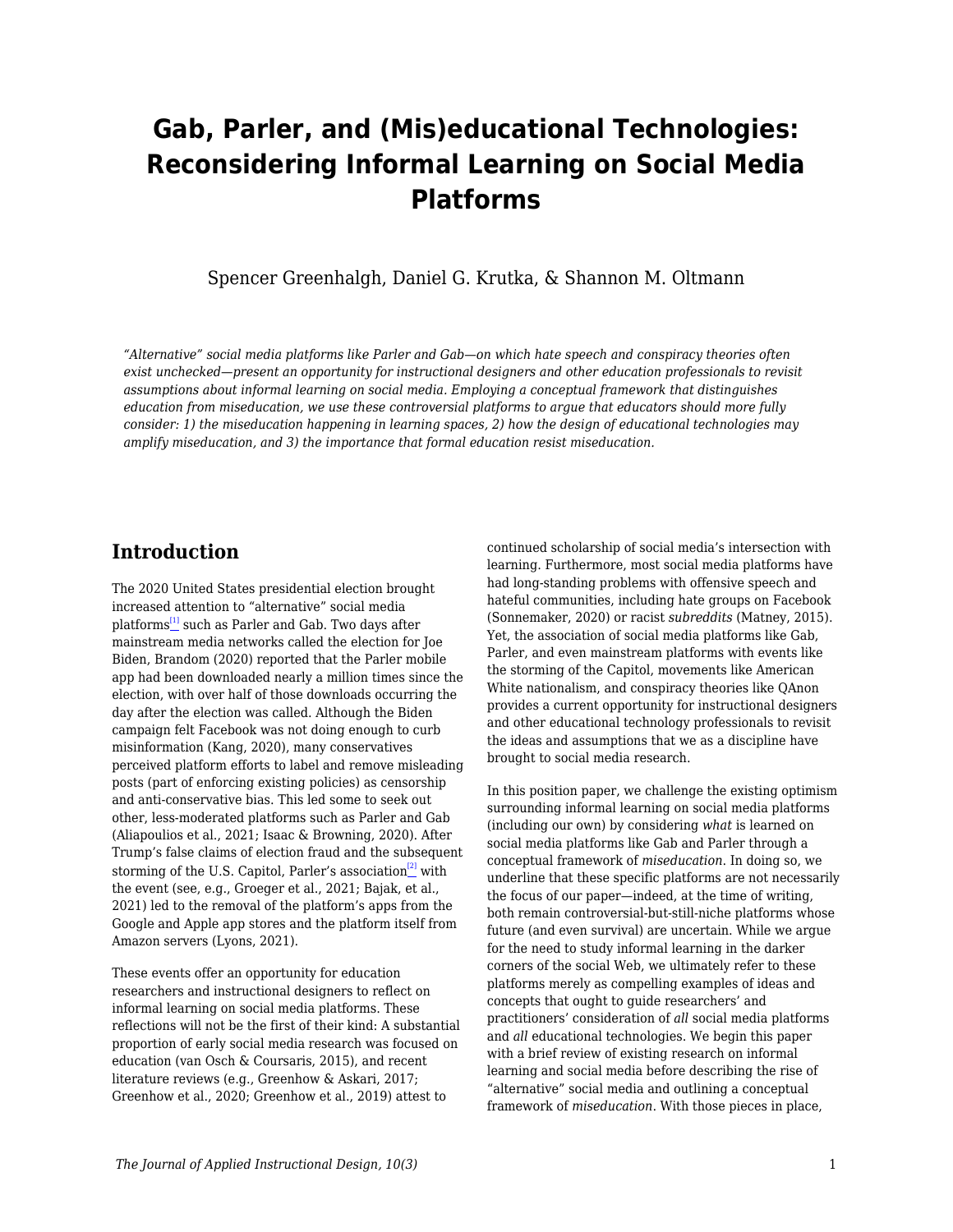we then outline considerations for considering these phenomena.

### **Footnotes**

[1] We recognize that some use this term to refer to a broader phenomenon than social media platforms associated with the far right. However, it is being used this way in academic literature (e.g., Aliapoulios, et al., 2021; McIlroy-Young & Anderson, 2019; Rogers, 2020; Trujillo, et al., 2020), the popular press (e.g., Darroch, 2016; Isaac & Browning, 2020), and by the platforms themselves.

[2] Although Gab and Parler have rightly received scrutiny for their users' role in the storming of the Capitol, it is arguably more important to acknowledge that rioters also used mainstream social media platforms in conjunction with the event (e.g., Brewster, 2021).

## **Informal Learning and Social Media**

This brief review will describe common conceptual frameworks for informal learning on social media, particular platforms that have been studied in this context, and the aspirational connections between informal and formal learning.

### **Understanding Informal Learning**

It is common for research on educational uses of social media (including our own) to be informed by sociocultural perspectives on learning. For example, Greenhow and Robelia (2009) have suggested that the New Literacies tradition—which "focuses on ways in which meaningmaking practices are evolving" (Knobel & Lankshear, 2014, p. 97)—is key to understanding learning through social media. Similarly, Hashim and Carpenter (2019) have noted that *community of practice* (see Lave & Wenger, 1991; Wenger, 1998) and *affinity space* (see Gee, 2005, 2017) frameworks are commonly used in work on teachers' uses of social media. Inspired by fields such as anthropology and sociology—rather than the psychology that informs much learning research—the sociocultural tradition is especially open to learning not typically associated with formal settings (Greeno et al., 1996). For example, social media research has studied adolescents' becoming feminist (Gleason, 2018) and citizens' engaging with an activist movement (Gleason, 2013).

### **Differences Between Social Media Platforms**

Education researchers have applied these sociocultural

perspectives to many social media platforms. We follow technology scholars (e.g., Gillespie, 2010; van Dijck, 2013) in using the term *platform* to refer to technologies that not only facilitate but also influence the activities they mediate. Educational research has tended to concentrate on more popular platforms such as Facebook and particularly Twitter (Greenhow & Askari, 2017; Greenhow et al., 2020). However, scholars have considered informal learning on many platforms, including Reddit (Haythornthwaite et al., 2018; Staudt Willet & Carpenter, 2020), YouTube (Lange, 2019), Pinterest (Hu et al., 2018), Voxer (Carpenter & Green, 2017), MySpace (Greenhow & Robelia, 2009), and the education-specific Edmodo (Krutka et al., 2014).

Key to understanding any educational technology or social media platform is a thorough evaluation of its design, its governance, and the values underlying these practices. As an example of design, Facebook's choice of "a 'like' button betrays an ideological predilection: it favors instant, gut-fired, emotional, positive evaluations" (van Dijck, 2013, p. 14). These "likes" are easily collected and acted on as data (see van Dijck, 2013); whatever their ideological shortcomings, they provide a simple metric by which the platform's operator and users can justify evaluation or intervention. Although educational platforms likewise provide "massive administrative, systems, academic, and student learning data... more educational data does not always make better educational data" (Ifenthaler & Tracey, 2016, p. 877; see also van Dijck & Poell, 2018). Thus, those employing educational platforms must look beyond design and data to underlying ethics and values—two concepts understudied in the field of educational technology (Gray & Boling, 2016; Moore & Ellsworth, 2014, p. 113). In short, although researchers have considered how learning practices may look different on different platforms (e.g., Staudt Willet, 2019; Staudt Willet & Carpenter, 2020) or even within different contexts on the same platform (e.g., Greenhalgh, 2021; Greenhalgh et al., 2020), there is more work to be done in reflecting on these platforms.

#### **Formal and Informal Learning**

It is widely held that informal learning can (and, implicitly, should) inform and support formal in-school learning. We emphasize, however, that social media is "a space for learning with *varying attributes of formality and informality*" (Greenhow & Lewin, 2016, p. 7, emphasis in original). Thus, while we continue to use the formal/informal dichotomy throughout this paper, we acknowledge that it is an oversimplification of the more complex reality of learning—through social media and more broadly.

In asserting the value of these *informal* instances of learning, scholars have often suggested that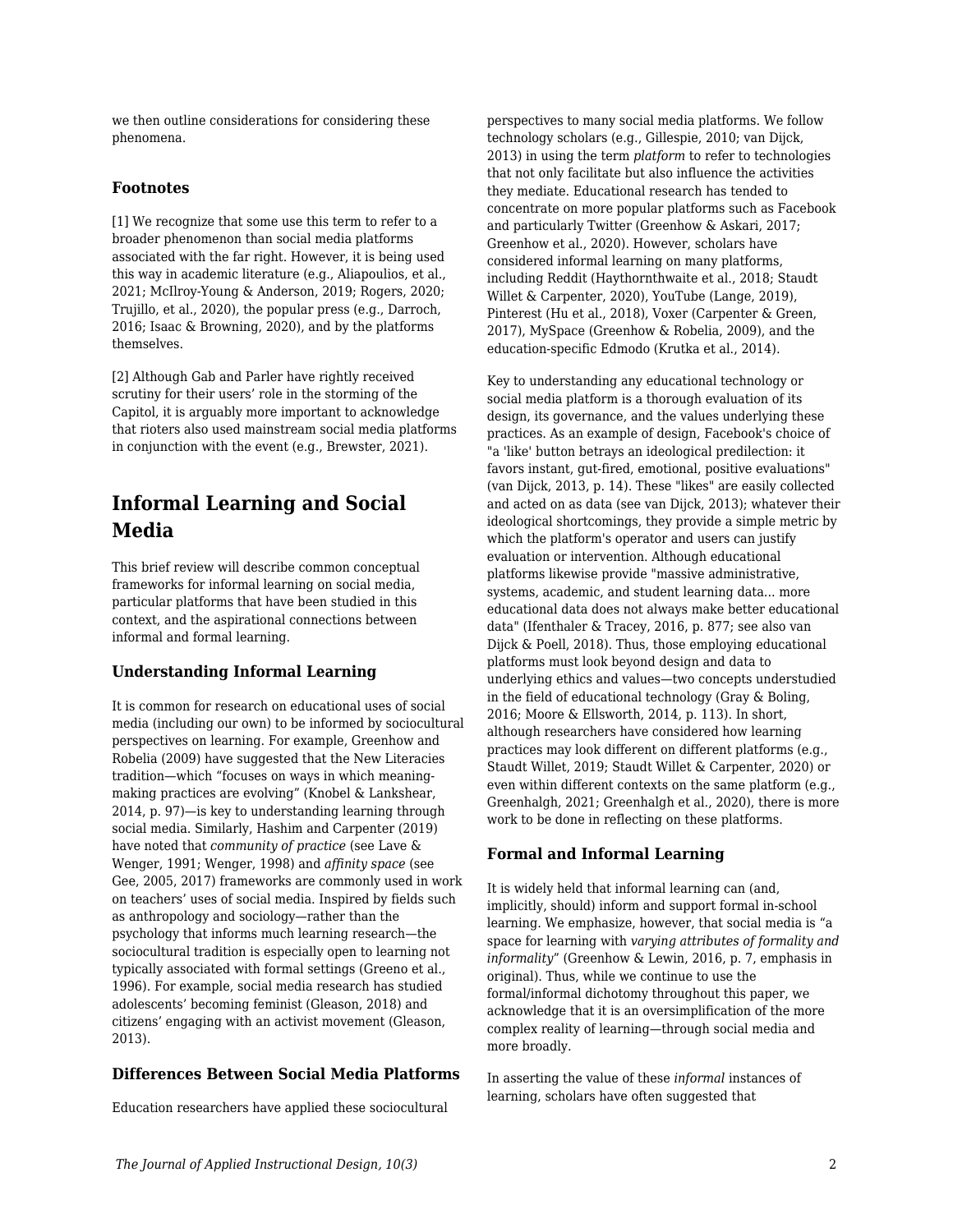understanding them is key to improving learning in *formal* settings. This assumption and strategy predate social media as we currently know it (e.g., Gee, 2003; Smith, 1998). For example, Greenhow and Robelia (2009) suggested that understanding adolescents' "experiences, communication, and literacy practices in out-of-school online social contexts is essential to building on them within schools" (p. 1131). However, in this paper, we question the assumption that online informal learning is (always) educational and desirable in formal learning spaces.

#### **The Rise of "Alternative" Social Media**

As social media platforms have grown, they have struggled with content moderation—managing the vast amounts of information posted to their platforms by incredibly diverse users around the world (Gillespie, 2018; Roberts, 2019). Platforms such as Facebook, Twitter, Reddit, and YouTube long maintained a hands-off approach to content moderation despite frequent calls to address hate speech, conspiracy theories, and other problematic content—and back-end algorithms that often amplified them. Although online right-wing extremism has a long history, this came to a head in many ways during the contested 2016 U.S. presidential election and the Brexit vote (Conway et al., 2019; Frenkel et al.,  $2018$ .<sup>[\[1\]](#page--1-0)</sup> In the summer of 2016, former Facebook moderators alleged that Facebook routinely suppressed right-leaning stories from its "Trending Topics" news section (Nunez, 2016), leading to conservative outrage. At the same time, misinformation, as well as conspiracy theories and alarmist posts, about Brexit and U.S. presidential candidates spread rapidly across social media in 2016 and thereafter.

Partly in response to widespread concern about the spread of mis- and disinformation from 2016 onward, many social media platforms pledged to "do better." They hired more content moderators, adjusted their algorithms, responded quicker to flagged posts, and tightened community guidelines regarding what was allowed (McIlroy-Young & Anderson, 2019; Nurik, 2019). These moves angered conservatives, who sometimes purposefully violated community standards and then claimed political targeting. At other times, platforms' responses to mis- and disinformation were seen as politically biased, even when (or sometimes because) platforms tried to appear even-handed. For example, Facebook and other platforms were critiqued for deferring to the Southern Poverty Law Center (Grind & McKinnon, 2019)—but also for incorporating perspectives from the far-right Daily Caller (Rupar, 2019). As Pena (2020) wrote, "After the 2016 [U.S. presidential] election tech companies were criticized for not doing enough to stop disinformation. Just weeks before Election Day [2020], social media giants are facing big criticism from

conservative voices who say they have gone too far" (para. 1; see also Freelon et al., 2020, who suggest that right-wing individuals see "big tech" as "irredeemably biased" [p. 1198] $^{[2]}$  $^{[2]}$  $^{[2]}$ ).

#### **Footnotes**

[1] Social media have long been used to circulate (and have algorithmically amplified) mis- and disinformation not just in the US and UK but also globally, often at the expense of already-marginalized populations, such as the Rohingya in Myanmar (see Smith, 2020), Muslims in Sri Lanka (De Sayrah, 2018), religious minorities in India (Mirchandani, 2018; Datta, 2014), and ethnic minorities in Nigeria (Hassan & Hitchen, 2020).

[2] On the other hand, moderate and liberal platform users argued that social media companies' efforts had not resulted in substantive changes. Furthermore, many People of Color (particularly Black women) have noted that they receive little support from platforms despite being frequently harassed, doxxed, or suspended for discussing racism (Guynn, 2020).

Because of these moves to restrict hate speech, misinformation, and conspiracy theories, many conservatives began exploring different social media platforms. Parler's membership doubled in the week following the U.S. 2020 Presidential election, for example (Hayes, 2020; Isaac & Browning, 2020). Gab and Parler, in particular, featured heavily in the mainstream media as alternatives to mainstream social media platforms, but many other platforms welcomed new users as well (including MeWe, BitChute, 4chan, 8chan, Discord, Minds, Telegram, and Voat). As Rogers (2020) noted, when deplatforming gathered speed in 2018 and 2019, "the migration from mainstream to alternative social media platforms was underway" (p. 214). Freelon et al. (2020) explained, "although alt-tech platforms are much smaller than their mainstream counterparts, they allow partisan and fringe communities to exist without opposition from alternative viewpoints" (p. 1199).

In short, platforms such as Gab and Parler position themselves as "free speech" alternatives in response to mainstream platforms' moderation of extremist rhetoric and political misinformation. For example, Parler's community guidelines in fall 2020 stated that "In no case will Parler decide what will content [sic] be removed or filtered..." (Parler, 2020, para. 3). However, research on Gab has suggested that "free speech" translates in practice to unchecked hate speech and conspiracy theories (Zannettou et al., 2018; see also Aliapoulios et al., 2021; Trujillo et al., 2020).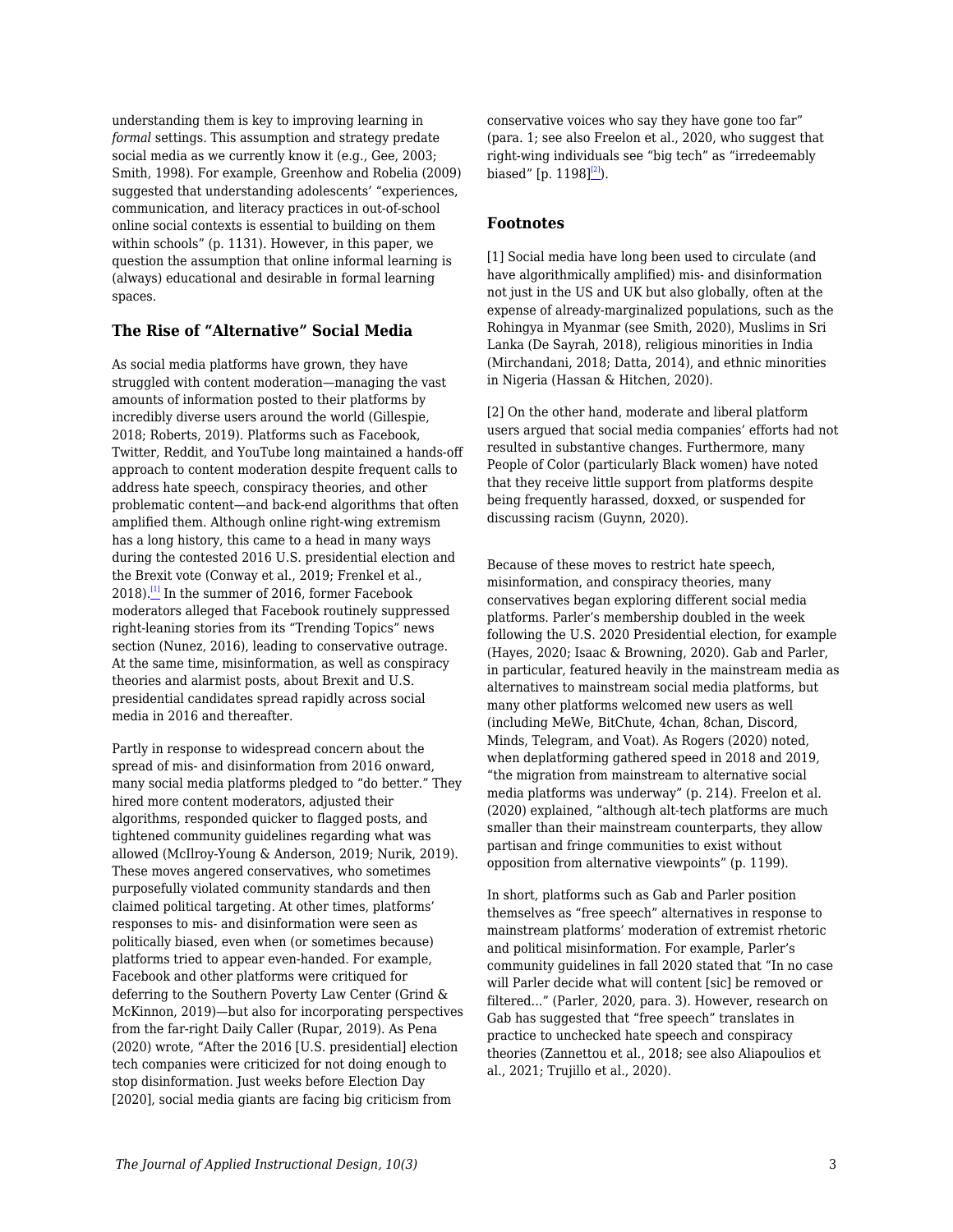# **"Miseducation" as a Conceptual Framework**

There is no universally accepted definition of "learning," and this can cause confusion when educators and scholars attempt to identify the conditions in which it is likely to occur. The rise of standardized curriculum and testing has often defined "learning" in terms of snapshots of disciplinary knowledge on multiple choice tests (Gee, 2003; Kohn, 2000), but scholars in education, instructional design, and other fields have sought to offer more nuanced and meaningful definitions of "learning." The sociocultural perspectives on learning described above are included among these more nuanced definitions, which likely helps explain their popularity in describing informal learning through social media (in contrast, more "standardized" views of learning may call into question social media's educational potential; see Barbetta et al., 2019). Yet, such a broad view of learning invites an almost-instinctive criticism: Can *anything* be considered learning? Perhaps so, but Gee (2003) noted that some kinds of learning support social justice while others do not—and expressed hope that students will gravitate toward the former.

Distinguishing among learning experiences can give educators and instructional designers important tools for considering informal learning more deeply. Indeed, Dewey (1938) believed educators should determine whether experiences are more *educative* or *miseducative*. He argued that "any experience can be miseducative that has the effect of arresting or distorting the growth of further experience" (p. 25) and that educators must therefore assess the *direction* of learning experiences. Whether an experience is ultimately educative or miseducative depends on two components of Dewey's theory of experience: continuity and interaction. Continuity requires that an individual both show growth and develop attitudes and habits that create the conditions for future growth. Interaction is related to inner habits and attitudes as well as to the larger environment in which learning takes place. Thus, experiences must not only lead to individual and moral growth but also to that which is good for society. Therefore, educators must "specify the direction in which growth takes places, the ends towards which it tends" (p. 36). Yet, even Dewey's own writings that associated technological progress with civilization (in contrast to the racist idea of "barbarism") could be considered evidence of racist miseducation (see Kendi, 2016).

We therefore turn to critical scholars who have long confronted the ways that Whiteness has been miseducational. Carter G. Woodson (1933) famously described how "the mis-education of the Negro" took place through school curriculum that distorted Black

history through a racist lens of White superiority. In this sense, Black Americans were encouraged to either reject Blackness or embrace Whiteness, even though neither direction addressed the ways in which systemic and structural racism restricted Black opportunity. The reality of miseducation has also been documented and recognized for students of other minoritized groups (An, 2016; Díaz & Deroo, 2020; Sabzalian, 2019; Takaki, 2008). A vast amount of scholarship has been published over the last hundred years detailing all the ways that schools miseducate students through official (i.e., what is explicitly taught), hidden (e.g., what is implicitly taught), and null (e.g., what is excluded) curriculum (Milner, 2017; see also Kentli, 2009). For example, Anyon's (1980) famous study showed how schools taught a hidden curriculum of work based on the dominant social class of the community. Educators might therefore judge any spaces including oppressive ideologies as miseducational in character.

# **Implications of Gab and Parler for Education**

In the remainder of this paper, we discuss what the examples of Gab and Parler suggest for future work on the intersection of informal learning and social media. In doing so, we touch on the same three areas that we addressed in our brief literature review above: conceptual frameworks, social media platforms, and connections between informal and formal learning.

### **Studying Informal** *Miseducation* **on Social Media Platforms**

Sociocultural conceptual frameworks that have been used to argue that learning is happening on social media platforms such as Twitter and Facebook can also be used to suggest that it is happening on platforms such as Gab and Parler—but of what nature and direction? Conway and colleagues (2019) described far-right extremists' use of "memes, specialised jokes, and jargon… as a means of identity creation and formation for users both new and old" (p. 12). Similarly, participation in communities embracing the QAnon conspiracy theory requires engagement with cryptic posts released by the eponymous Q, a supposed operative in Donald Trump's alleged conflict with "a worldwide cabal of Satanworshiping pedophiles who rule the world" (Rozsa, 2019, section 1).

These examples demonstrate ways that people understand *meaning* (e.g., Joe Biden's upcoming arrest) by engaging with *texts* (e.g., a "Q drop") and thereby joining *communities* (as seen in the QAnon motto "Where We Go One, We Go All") by adopting associated *identities* (as an Anon or a "Q patriot"). As such, they correspond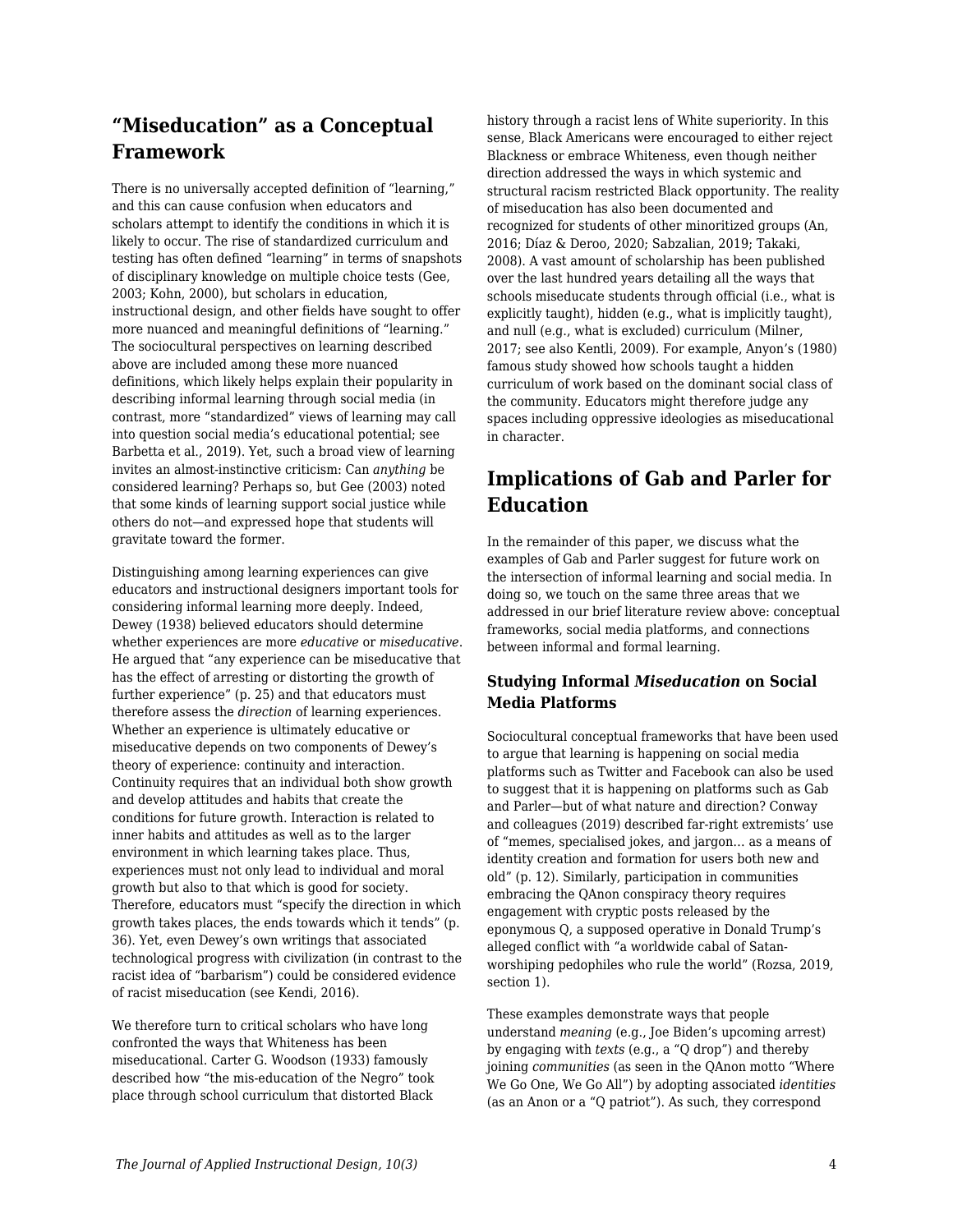with Gee's (2003, 2007) $\frac{[1]}{2}$  $\frac{[1]}{2}$  $\frac{[1]}{2}$  work on how people learn in technology-rich spaces—as well as other New Literacies approaches to informal learning. Even education professionals who do not embrace Gee's approach should take notice of the way that members of the online American far right explicitly talk of teaching others to hold their views (as "red-pilling" them; Evans, 2018) and of their own learning of those views (as "being redpilled"). In this subculture, red-pilling becomes synonymous with a specific *direction* of learning (Ganesh, 2018).

 However, it is important not to overlook miseducation on the more mainstream platforms that have been embraced in education and have vastly larger reach. For example, Lewis (2018) documented how far-right influencers have used YouTube to guide their audiences "from mainstream to extreme content" (p. 1; see also Conway et al., 2019; Lavin, 2020). In short, while the education community might instinctively be concerned about platforms like Gab and Parler, teachers, instructional designers, parents, and researchers should also be wary of the larger amounts of miseducative content that likely exist in parallel with the YouTube videos, Facebook groups, and Twitter hashtags that they have generally endorsed for learners.

#### **Footnotes**

[1] Thank you to Chris Dennis Myers, a student of Spencer's who made this connection between Gee and QAnon and has generously allowed us to share it in this manuscript.

If this miseducative kind of learning is happening informally in social media spaces, what are the implications for education and instructional design professionals? Although (most) education professionals would be uneasy with this kind of learning, the response must not be to redefine learning so as to exclude these very real phenomena. On the contrary—acknowledging that *miseducation* is happening is critical. Education and educational technology researchers should study informal learning in places like Gab and Parler, acknowledging that society benefits from understanding miseducation, not just education. Documenting harmful learning happening on alternative platforms is important not because it is exemplary but because it is nonetheless happening—and miseducation along with it.

Furthermore, teachers need to carefully consider whether and how content acquisition and assessment in their classroom correspond with broader social goals (or problems). For example, ClassDojo produces behavior data that may appear to be an objective assessment but instead reflect sociocultural expectations of behavior and

compliance, which historically result in disproportionate punishment for Black and Latinx students. Instructional designers need to reflect on the role of ethics and value in design (Gray & Boling, 2016) and beware of discriminatory design often built into platforms (Benjamin, 2019; Noble, 2018); they should consider what techniques and models promote not just "effective learning" but an education that is responsive, just, and sustaining (Paris, 2012). Morris's (2021) call for contributors to a critical instructional design reader offers an example of such work that addresses ableist design assumptions; however, true change will come not from specific recommendations or bounded examples but from thorough reflection (see Gray & Boling, 2016; Ifenthaler & Tracey, 2016; Moore & Ellsworth, 2014 for some guidelines). Especially important to encouraging more equitable design is centering the voices of marginalized communities, particularly People of Color, in responsive and sustaining ways.

More broadly, scholars studying "learning" on social media infrequently touch on the *direction* of learning in larger social contexts (contra. Rodríguez et al., 2020; Shelton et al., 2020). This is not surprising, as social media data often conceal the larger educational context, psychological impact, or social worthiness which Dewey (1938) believed were necessary to distinguish between educative and miseducative experiences. He argued that educators must evaluate both the continuity and interaction of experiences—and we extend this argument to research considering social media. Evaluating whether a space or particular experience is educational or miseducational can be challenging, but critical scholars like Carter G. Woodson (1933) have long identified the ways curriculum can be oppressive and miseducative. Considering whether social media spaces are educational requires educators and scholars to give close attention to the social dynamics of participants and context. Qualitative data, triangulation of sources, and the inclusion of counter-story telling are of particular importance for researchers seeking to move toward just understandings of what is education and miseducational (Solorzano & Yosso, 2001).

### **Studying Social Media as** *Designed Platforms***, not Neutral Learning Spaces**

Gab and Parler serve as compelling examples of informal learning environments that are miseducational (in part) because of their design and governance. Van Dijck (2013) has argued that the technical design and governing policies of a social media platform are informed by its underlying values and—ultimately—business model, which can reflect the sociocultural biases of the designers (Benjamin, 2019; Noble, 2018). For example, in 2006, Facebook's design was changed from prioritizing users' pages (which needed to be checked individually) to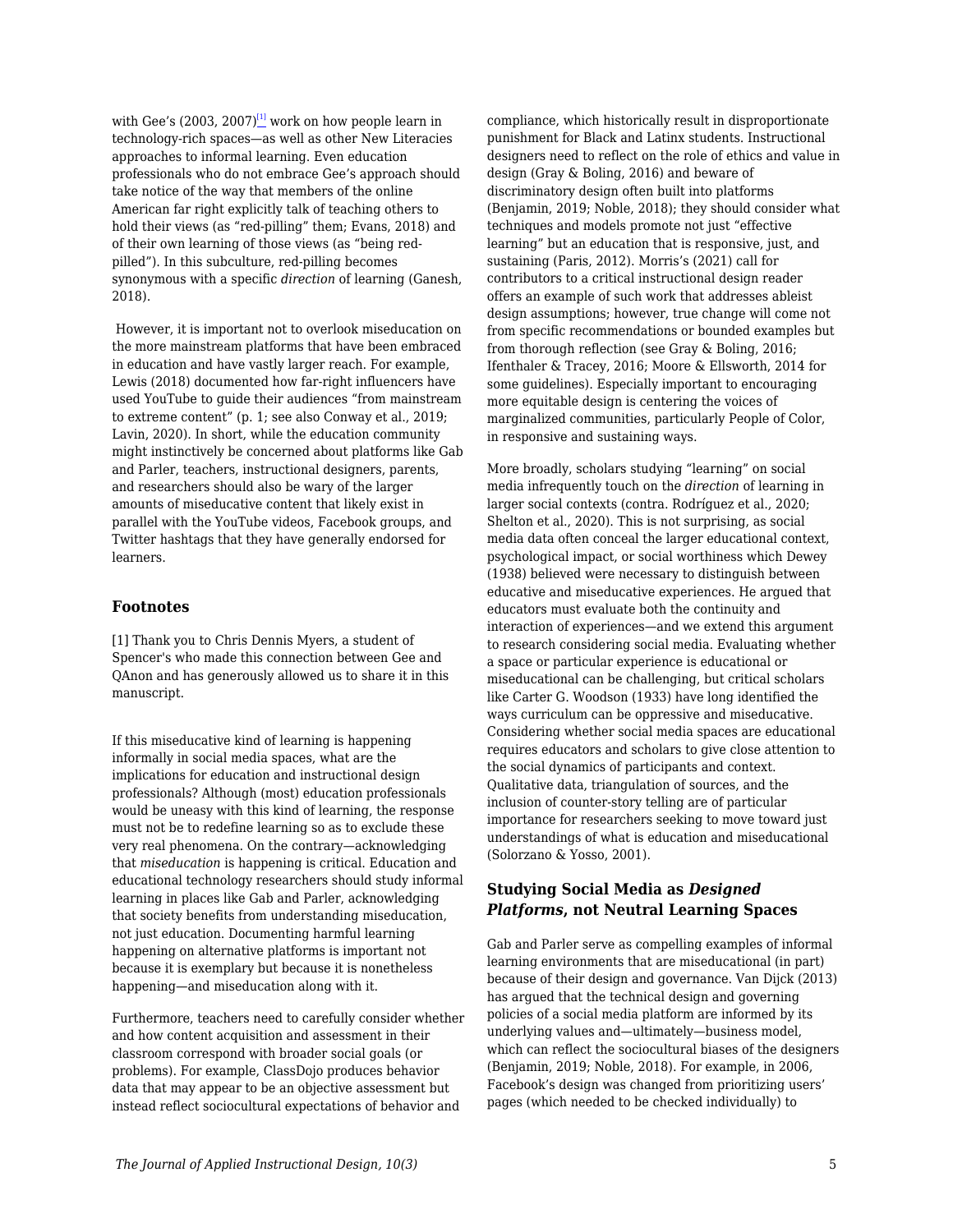prioritizing a personalized News Feed that aggregated information of presumed interest. This aggregation and automatic presentation encouraged users to spend more time on the site, which ultimately contributed to Facebook's revenues.

In the case of Gab and Parler, it is governing policies that are more obviously informed by platform values and profitability—and that more obviously contribute to miseducation. Whereas a wise and responsive classroom teacher would facilitate a classroom discussion by establishing norms and providing boundaries, Gab's barebones moderation policies—driven by its positioning itself as a free speech platform—result in a proliferation of hate speech, conspiratorial theorizing, and far right content (Zannettou et al., 2018). This is all the more striking given that both Gab and Parler explicitly engage in *some* moderation (Colburn & McCarter, 2020; Torba, 2020b) while defending users' right to post conspiracy theories or White nationalist content. An implicit—or, in the case of Gab, explicit (Torba, 2020a)—acceptance of QAnon (and other problematic material) when these platforms have shown a willingness to moderate other content is a deliberate governance choice that has obvious effects on whether informal learning on the platform will be educational or misducational in the aggregate.

As we have already seen, the influence of design on (mis)education is not limited to these extreme examples. Twitter's hesitance to moderate content has resulted in criticism "for allowing a culture of harassment to fester largely unchecked on its service" (Gillespie, 2018, p. 24), and Hao (2021) argued that Facebook's commitment to engagement and continual growth is inseparable from—and amplifies—the misinformation and hate speech that circulate on the platform (see also Vaidhyanathan, 2018). Learners, instructors, and instructional designers who want to integrate social media into the learning process must understand the ways in which these platforms' underlying values and business models may affect the learning process.

Furthermore, van Dijck and Poell (2018) argued that there is value in looking at educational technologies (i.e., beyond repurposed social media) not just "as tools, but as *platforms*, driven by a complex interplay between technical architectures, business models, and mass user activity" (p. 579, emphasis in original). In short, if "Facebook is for getting likes" (Frier, 2020, p. 234), researchers and students might wonder what Canvas is "for"—that is, how does a platform communicate success, and does it correspond with success as defined by educators? Careful examination of educational technologies may reveal ways in which they "are pushing a new concept of learning that uproots or bypasses the values that are fundamental to publicly funded education" (van Dijck et al., 2018; see also Kerssens & van Dijck, 2021). Thus, Williamson's (2017) careful consideration of the popular *ClassDojo* app raised concerns about shoring up surveillance and behaviorism, and Krutka and colleagues' (2021) technoethical audit of Google identified underlying values that are at odds with educational ones.

Designers—instructional and otherwise—create environments where certain behaviors are encouraged and others are discouraged. It is, therefore, critical that they reflect on their ethics and values—and how they inform design (Gray & Boling, 2016). Then, instructional designers could conduct their own technoethical audits (Krutka et al., 2019) of learning management systems (LMS) and other technology platforms like Zoom (Krutka et al., 2020) to determine how they support or conflict with those ethics and values. If, for example, an online class is committed to respectful and deep discussion that also protects students (particularly those most often targeted), instructional designers might ask how discussion boards and other LMS features promote—or dissuade—those values. Based on that evaluation, designers might prompt teachers to democratically establish explicit class norms with students, rather than allow the LMS to implicitly establish norms through its design.

What values are programmed into the apps, ed tech platforms, and repurposed social media sites that are being used in (and out of) classrooms all over the world? Do those who retrieve data from these platforms for dataintensive educational research (e.g., Baker & Siemens, 2015; Greenhalgh et al., 2021; Kimmons & Veletsianos, 2017; Rosenberg et al., 2021) look for miseducational values embedded in these "big data" or assume them to be objective (see D'Ignazio & Klein, 2020) and inherently educational? Is the design of a platform discriminatory and miseducative (Benjamin, 2019; Noble, 2018)? Again, consulting communities of color—as one step in the process of design—can be a way to minimize miseducative impacts.

### **Studying the** *Relationship* **Between Informal Miseducation and Formal Education**

Research on *informal* learning often expresses a hope or expectation that it will subsequently influence learning in *formal* settings. For example, in introducing their research on the use of social media in secondary writing instruction, Galvin and Greenhow (2020) noted that this phenomenon is inspired by the vast amount of writing young learners are already doing on social media and by work that conceptualizes this informal writing as supporting formal writing. Yet, the possibility (even likelihood?) of the informal learning of White nationalism and conspiracy theories on platforms such as Gab, Parler,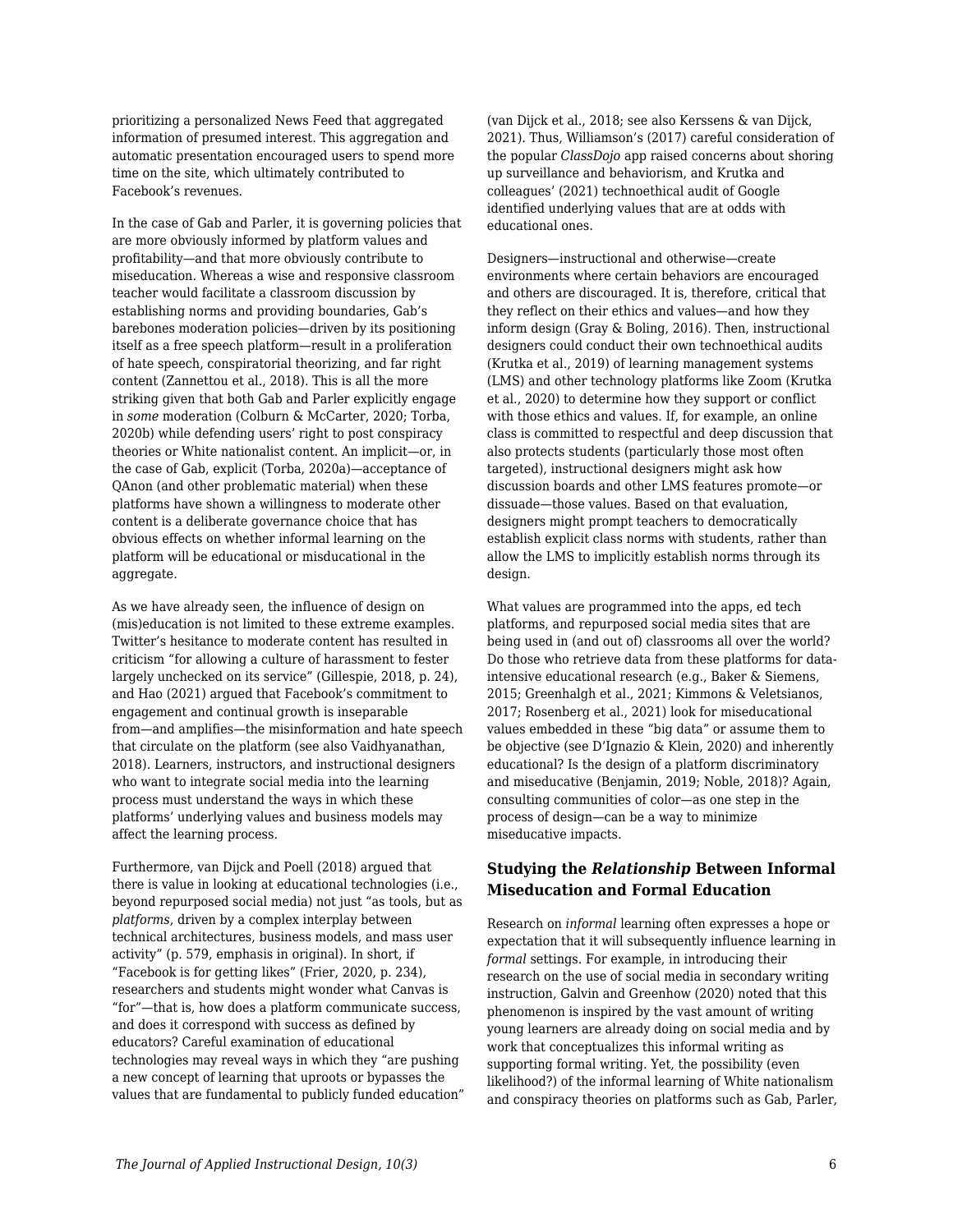or Facebook turns these assumptions on their head—and raises the importance of a formal education that can withstand and undo any informal *miseducation* students are undergoing. Indeed, Koul (2020) reported on teachers' responses to students' bringing conspiracy theories into class, and research suggests that students who are asked to evaluate evidence on a controversial issue often ignore credible evidence for what they have previously learned online (Crocco et al., 2018).

The steps needed to bring about a formal learning that is educational are numerous and significant enough that we cannot hope to address them in this paper. Nor are they likely to be easily adopted. In 1997, Thompson expressed concern that anti-racism "sounds too… provocative" (p. 8) for educators to embrace as a philosophy. Nearly a quarter of a century later, the Trump administration's *1776 Commission* (which advocated for "patriotic education" in response to anti-racist critiques of American history; see Crowley & Schuessler, 2021) suggests that not much has changed. Efforts at "patriotic" education and White master narratives of American progress have long pervaded social studies education (Busey & Walker, 2017; Evans, 2004; Johnson, 2019; Sabzalian, 2019; Vickery, 2017), and anti-Black misinformation has long been part of the Black experience in the US (Woodson et al., 2019).

Nonetheless, the importance and exigency of removing miseducation from schools cannot be understated. Alim and Paris (2017) suggested that for People of Color in the United States, "The purpose of state-sanctioned schooling has been to forward the largely assimilationist and often violent White imperial project" (p. 1). Not only is such an approach to formal learning incapable of adequately resisting White nationalist learning happening in informal spaces, but implicit messages of White supremacy in schools may actually serve as a jumping off point for students to (mis)learn more on the internet.

Perhaps more worrying is the very real possibility of teachers bringing conspiratorial and nationalist thinking into classrooms. After the insurrection at the Capitol, it became clear that some of those visiting Washington, D.C. and either involved with or sympathetic to the rioters were employed as teachers (Koop, 2021; Peiser, 2021; Tavernise & Rosenberg, 2021). Teachers' uses of social media are well documented (Greenhow et al., 2020), and it should come as no surprise to learn that educators are using alternative social media platforms as well. Lee (2021) noted that in March 2021, one of the most popular private groups on Gab appeared to be associated with teachers. Given that misinformation, conspiracy theories, and White supremacist thinking are not limited to platforms like Gab and Parler—and that teachers' personal and (several) professional uses of platforms blur (Carpenter et al., 2019; Carpenter et al.,

2020; Greenhalgh et al., 2016)—there is ample room for concern.

Whether it is students or teachers who are bringing miseducation into the classroom, educational professionals have responsibilities to respond to and effectively counter it. For example, although media reports help to identify this phenomenon, scholarly research is needed to more clearly define the scope of the problem and the mechanisms by which it happens. In particular, Barron's (2006) research on learning ecologies that span in- and out-of-school contexts serves as a model for how researchers might document more worrying versions of this phenomenon. Furthermore, instructional designers' important influence on the development and delivery of curricula in many educational contexts suggests that they may play a role in ensuring those contexts are truly educational—and can withstand miseducation. Finally, teacher educators, schools, districts, and professional organizations have the responsibility to ensure that pre- and in-service teachers are committed to promoting educational experiences that are responsive, just, and sustaining (Paris, 2012).

# **Conclusion**

Although social media platforms continue to hold considerable promise for informal learning, the emergence of platforms like Gab and Parler serves as an important opportunity for instructional designers and educational professionals to reconsider the relationship between informal learning, (mis)education, and social media platforms. Gab and Parler offer illustrative examples of *miseducational* informal learning spaces, the ways that technology design can foster that miseducation, and the importance of asking how miseducation influences (or happens within) formal learning settings. Yet, while it may be beneficial for education professionals to consider these implications in the immediate context of Gab and Parler, these controversial platforms are ultimately a reminder of the importance of applying these ideas to other social media platforms, educational technology platforms, and ultimately all formal and informal learning settings.

Instructional design and other educational professionals should be concerned about and attentive to (mis)educational and (mis)informational opportunities across an array of social media platforms. Although somewhat contrived, the formal/informal dichotomy of learning can help draw attention to the ways that informal learning on social media connects to formal classroom learning. We have evidence that informal learning through social media is occurring, but at least some of it is miseducational and potentially explicitly harmful to marginalized communities. Online platforms are not neutral (learning) spaces; they need to be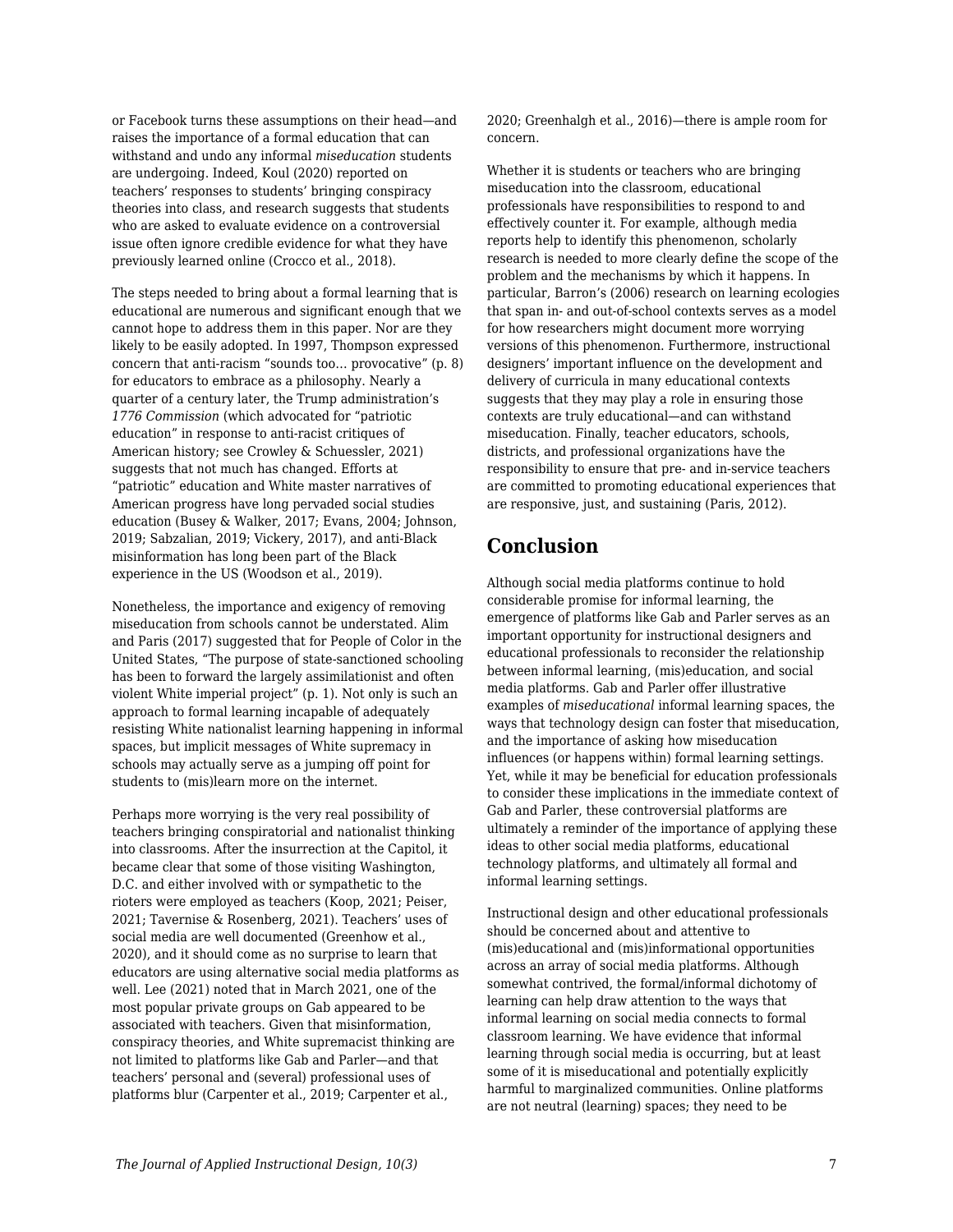carefully constructed, with ethical principles in mind.

### **References**

- Aliapoulios, M., Bevensee, E., Blackburn, J., De Cristofaro, E., Stringhini, G., & Zannettou, S. (2021). *An early look at the Parler online social network*. arXiv. https://arxiv.org/abs/2101.03820v2
- Alim, H.S., & Paris, D. (2017). What is culturally sustaining pedagogy and why does it matter? In D. Paris & H. S. Alim (Eds.), *Culturally sustaining pedagogies: Teaching and learning for justice in a changing world* (pp. 1-21). Teachers College Press.
- An, S. (2016). Asian Americans in American history: An AsianCrit perspective on Asian American inclusion in state US history curriculum standards. *Theory & Research in Social Education, 44*(2), 244-276. https://doi.org/10.1080/00933104.2016.1170646
- Anyon, J. (1980). Social class and the hidden curriculum of work. *Journal of Education, 162*(1), 67-92. https://doi.org/10.1177/002205748016200106
- Bajak, A., Guynn, J., & Thorson, M. (2021). When Trump started his speech before the Capitol riot, talk on Parler turned to civil war. *USA Today*. https://www.usatoday.com/in-depth/news/2021/02/01/ civil-war-during-trumps-pre-riot-speech-parler-talkgrew-darker/4297165001/
- Baker, R., & Siemens, G. (2015). Educational data mining and learning analytics. In R. K. Sawyer (Ed.), *The Cambridge handbook of the learning sciences* (2nd ed., pp. 253-272). Cambridge University Press.
- Barbetta, G.P., Canino, P., & Cima, S. (2019). *Let's tweet again? The impact of social networks on literature achievement in high school students: Evidence from a randomized controlled trial* (Working Paper 81). Università Cattolica del Sacro Cuore, Dipartimento di Economia e Finanza (DISCE). http://hdl.handle.net/10419/202855
- Barron, B. (2006). Interest and self-sustained learning as catalysts of development: A learning ecology perspective. *Human Development*, *49*, 193-224. https://doi.org/10.1159/000094368
- Benjamin, R. (2019). *Race after technology: Abolitionist tools for the New Jim Code*. Polity.
- Brandom, R. (2020, November 9). Parler, a conservative Twitter clone, has seen nearly 1 million downloads since Election Day. *The Verge*. https://www.theverge.com/2020/11/9/21557219/parle r-conservative-app-download-new-users-moderation-

bias

- Brewster, T. (2021, February 7). Sheryl Sandberg downplayed Facebook's role in the Capitol Hill siege—Justice Department files tell a very different story. *Forbes*. https://www.forbes.com/sites/thomasbrewster/2021/0 2/07/sheryl-sandberg-downplayed-facebooks-role-inthe-capitol-hill-siege-justice-department-files-tell-avery-different-story/
- Busey, C. L., & Walker, I. (2017). A dream and a bus: Black critical patriotism in elementary social studies standards. *Theory & Research in Social Education, 45*(4), 456-488. https://doi.org/10.1080/00933104.2017.1320251
- Carpenter, J. P., & Green, T. D. (2017). Mobile instant messaging for professional learning: Educators' perspectives on and uses of Voxer. *Teaching and Teacher Education*, *68*, 53-67. https://doi.org/10.1016/j.tate.2017.08.008
- Carpenter, J. P., Kimmons, R., Short, C. R., Clements, K., & Staples, M. E. (2019). Teacher identity and crossing the professional-personal divide on Twitter. *Teaching and Teacher Education*, *81*, 1-12. https://doi.org/10.1016/j.tate.2019.01.011
- Carpenter, J. P., Morrison, S.A., Craft, M., & Lee, M. (2020). How and why are educators using Instagram? *Teaching and Teacher Education*, *96*, 103149. https://doi.org/10.1016/j.tate.2020.103149
- Colburn, R., & McCarter, R. (2020, July 2). Parler, the "free speech" alternative to Twitter, keeps banning people. *AVClub*. https://news.avclub.com/parler-the-free-speech-altern ative-to-twitter-keeps-1844238633
- Conway, M., Scrivens, R., & Macnair, L. (2019). *Rightwing extremists' persistent online presence: History and contemporary trends.* International Centre for Counter-Terrorism. The Hague. Policy Brief. https://doi.org/10.19165/2019.3.12
- Crocco, M.S., Segall, A., Halvorsen, A.L.S., & Jacobsen, R.J. (2018). Deliberating public policy issues with adolescents: Classroom dynamics and sociocultural considerations. *Democracy and Education*, *26*(1), 1-10.
- Crowley, M., & Schuessler, J. (2021, January 18). Trump's 1776 commission critiques liberalism in report derided by historians. *The New York Times*. https://www.nytimes.com/2021/01/18/us/politics/trum p-1776-commission-report.html
- Darroch, G. (2016). Gab alt-right's social media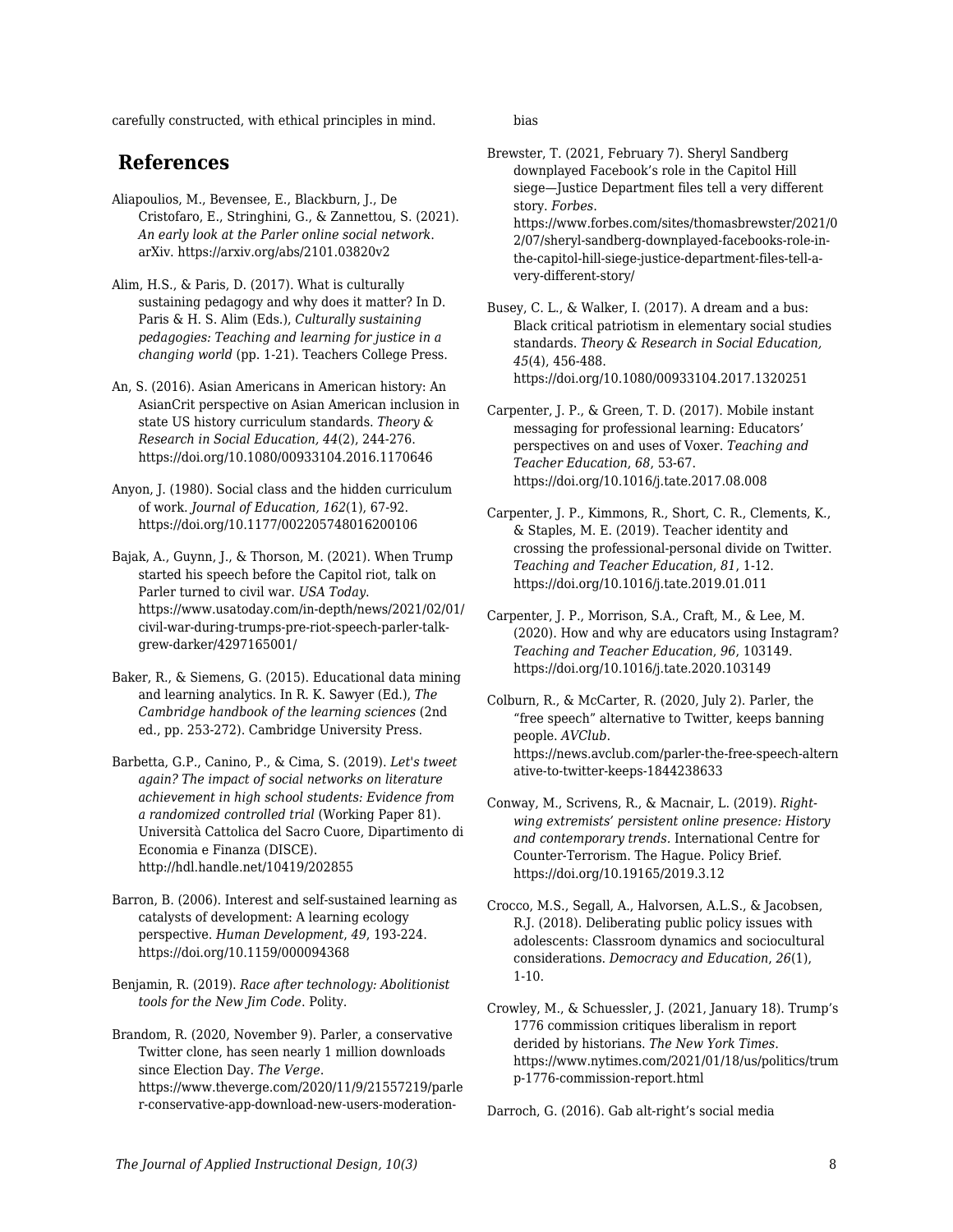alternative attracts users banned from Twitter. *The Guardian*. https://www.theguardian.com/media/2016/nov/17/gab

-alt-right-social-media-twitter Datta, S. (2014, June 26). India: Communal violence in times of social media. *Aljazeera.*

https://www.aljazeera.com/opinions/2014/6/26/india-c ommunal-violence-in-times-of-social-media

De Sayrah, A. (2018, May 5). Facebook helped foment anti-Muslim violence in Sri Lanka. What now? *The Guardian.* https://www.theguardian.com/commentisfree/2018/m ay/05/facebook-anti-muslim-violence-sri-lanka

Dewey, J. (1938). *Experience and education*. Collier.

Díaz, E., & Deroo, M. R. (2020). Latinxs in contention: A systemic functional linguistic analysis of 11th-grade US history textbooks. *Theory & Research in Social Education*, *48*(3), 375-402. https://doi.org/10.1080/00933104.2020.1731637

D'Ignazio, C., & Klein, L. F. (2020). *Data feminism*. MIT Press.

Evans, R. (2018, October 11). From memes to Infowars: How 75 fascist activists were "red-pilled." *Bellingcat*. https://www.bellingcat.com/news/americas/2018/10/1 1/memes-infowars-75-fascist-activists-red-pilled/

Evans, R. W. (2004). *The social studies wars: What should we teach the children?* Teachers College Press.

Freelon, D., Marwick, A., & Kreiss, D. (2020). False equivalencies: Online activism from left to right. *Science, 369*, 1197-1201. https://doi.org/10.1126/science.abb2428

Frenkel, S., Confessore, N., Kang, C., Rosenberg, M., & Nicas, J. (2018). Delay, deny, and deflect: How Facebook's leaders fought through crisis. *New York Times.* https://www.nytimes.com/2018/11/14/technology/face book-data-russia-election-racism.html

Frier, S. (2020). *No filter: The inside story of Instagram*. Simon & Schuster.

Galvin, S., & Greenhow, C. (2020). Writing on social media: A review of research in the high school classroom. *TechTrends*, *64*, 57-69. https://doi.org/10.1007/s11528-019-00428-9

Ganesh, B. (2018). The ungovernability of digital hate culture. *Journal of International Affairs, 17*(2), 30-49.

Gee, J. P. (2003). *What video games have to teach us*

*about learning and literacy* (revised and updated edition). St. Martin's Press.

Gee, J. P. (2005). Semiotic social spaces and affinity spaces: From *The Age of Mythology* to today's schools. In D. Barton & K. Tusting (Eds.), *Beyond communities of practice: Language, power and social context* (pp. 214-232). Cambridge University Press.

Gee, J. P. (2007). *Good video games + good learning: Collected essays on videogames, learning, and literacy*. Peter Lang International Academic Publishers.

Gee, J. P. (2017). Affinity spaces and 21st century learning. *Educational Technology*, *57*(2), 27-31.

Gillespie, T. (2010). The politics of 'platforms.' *New Media & Society*, *12*(3), 347-364. https://doi.org/10.1177/1461444809342738

Gillespie, T. (2018). *Custodians of the internet: Platforms, content moderation, and the hidden decisions that shape social media.* Yale University Press.

Gleason, B. (2013). #Occupy Wall Street: Exploring informal learning about a social movement on Twitter. *American Behavioral Scientist*, *57*(7), 966-982. https://doi.org/10.1177/0002764213479372

Gleason, B. (2018). Adolescents becoming feminist on Twitter: New literacies practices, commitments, and identity work. *Journal of Adolescent & Adult Literacy*, *62*(3), 281-289. https://doi.org/10.1002/jaal.889

Gray, C. M., & Boling, E. (2016). Inscribing ethics and values in designs for learning: A problematic. *Educational Technology Research and Development*, *64(5)*, 969-1001. https://doi.org/10.1007/s11423-016-9478-x

Greenhalgh, S. P. (2021). Differences between teacherfocused Twitter hashtags and implications for professional development. *Italian Journal of Educational Technology*, *29*(1), 24-43. https://doi.org/10.17471/2499-4324/1161

Greenhalgh, S. P., Koehler, M. J., Rosenberg, J. M., & Staudt Willet, K. B. (2021). Considerations for using social media data in learning design and technology research. In E. Romero-Hall (Ed.), *Research methods in learning design and technology* (pp. 64-77). Routledge.

Greenhalgh, S. P., Rosenberg, J. M., Staudt Willet, K. B., Koehler, M. J., & Akcaoglu, M. (2020). Identifying multiple learning spaces within a single teacherfocused Twitter hashtag. *Computers & Education*, *148*, 10389.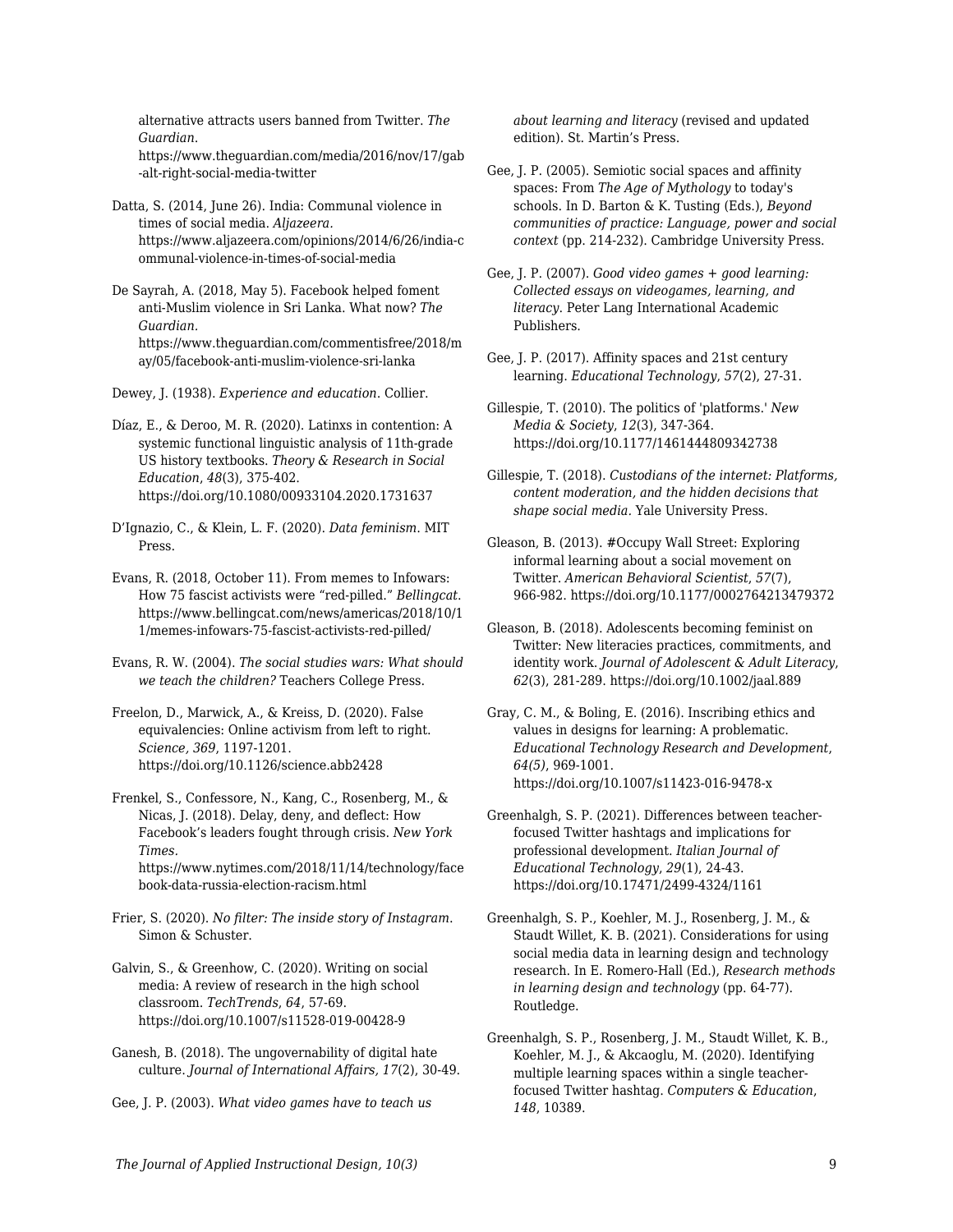https://doi.org/10.1016/j.compedu.2020.103809

Greenhalgh, S. P., Rosenberg, J. M., & Wolf, L. G. (2016). For all intents and purposes: Twitter as a foundational technology for teachers. *E-Learning and Digital Media*, *13*, 81-98. https://doi.org/10.1177/2042753016672131

Greenhow, C., & Askari, E. (2017). Learning and teaching with social network sites: A decade of research in K-12 related education. *Education and Information Technologies*, *22*, 623-645. https://doi.org/10.1007/s10639-015-9446-9

Greenhow, C., Galvin, S. M., Brandon, D. L., & Askari, E. (2020). A decade of research on K-12 teaching and teacher learning with social media: Insights on the state of the field. *Teachers College Record*, *122*(6), 1-72.

Greenhow, C., Galvin, S., & Staudt Willet, K. B. (2019). What should be the role of social media in education? *Policy Insights from the Behavioral and Brain Sciences, 6*(2), 178-185. https://doi.org/10.1177/2372732219865290

Greenhow, C., & Lewin, C. (2016). Social media and education: Reconceptualizing the boundaries of formal and informal learning. *Learning, Media and Technology*, *41*(1), 6-30. https://doi.org/10.1080/17439884.2015.1064954

Greenhow, C., & Robelia, B. (2009). Old communication, new literacies: Social network sites as social learning resources. *Journal of Computer-Mediated Communication*, *14*, 1130-1161. https://doi.org/10.1111/j.1083-6101.2009.01484.x

Greeno, J., Collins, A., & Resnick, L. (1996). Cognition and learning. In D. Berliner & R. Calfee (eds.), *Handbook of educational psychology* (pp. 15-46). Macmillan.

Grind, K., & McKinnon, J. D. (2019). Social media's new advisers lean right—Facebook, Twitter, turn to outside groups to help police political speech, stirring new ire. *Wall Street Journal*. https://www.wsj.com/articles/facebook-twitter-solicitoutside-groups-often-on-the-right-to-referee-politicalspeech-11546966779

Groeger, L. V., Kao, J., Shaw, A., Syed, M., & Eliahou, M. (2021, January 17). What Parler saw during the attack on the Capitol. *ProPublica*. https://projects.propublica.org/parler-capitol-videos/

Guynn, J. (2020, July 9). Facebook while Black: Users call it getting 'Zucked,' say talking about racism is censored as hate speech. *USA Today*.

https://www.usatoday.com/story/news/2019/04/24/fac ebook-while-black-zucked-users-say-they-get-blockedracism-discussion/2859593002/

Hao, K. (2021, March 11). How Facebook got addicted to spreading misinformation. *MIT Technology Review*. https://www.technologyreview.com/2021/03/11/1020 600/facebook-responsible-ai-misinformation/

Hashim, A. K., & Carpenter, J. P. (2019). A conceptual framework of teacher motivation for social media use. *Teachers College Record*, *1221*, 140305.

Hassan, I., & Hitchen, J. (2020). *Nigeria's disinformation landscape.* Social Science Research Council. https://items.ssrc.org/disinformation-democracy-andconflict-prevention/nigerias-disinformationlandscape/

Hayes, D. (2020, November 11). Parler sees membership double as conservatives and Donald Trump backers seek alternatives to Facebook, Twitter. *Deadline*. https://deadline.com/2020/11/parler-growth-donald-tr ump-facebook-twitter-conservativeselection-2020-1234612982/

Haythornthwaite, C., Kumar, P., Gruzd, A., Gilbert, S., Esteve Del Valle, M., & Paulin, D. (2018). Learning in the wild: Coding for learning and practice on Reddit. *Learning, Media, and Technology*, *43*, 219-235. https://doi.org/10.1080/17439884.2018.1498356

Hu, S., Torphy, K.T., Opperman, A., Jansen, K., & Lo, Y-.J. (2018). What do teachers share within Socialized Knowledge Communities: A case of Pinterest. *Journal of Professional Capital and Community*, *3*, 97-133. https://doi.org/10.1108/JPCC-11-2017-0025

Ifenthaler, D., & Tracey, M. W. (2016). Exploring the relationship of ethics and privacy in learning analytics and design: Implications for the field of educational technology. *Educational Technology Research and Development*, *64*(5), 877-880. https://doi.org/10.1007/s11423-016-9478-x

Isaac, M., & Browning, K. (2020, November 11). Factchecked on Facebook and Twitter, conservatives switch their apps. *New York Times*. https://www.nytimes.com/2020/11/11/technology/parl er-rumble-newsmax.html

Johnson, M. W. (2019). Trump, Kaepernick, and MLK as "maybe citizens": Early elementary African American males' analysis of citizenship. *Theory & Research in Social Education, 47*(3), 374-395. https://doi.org/10.1080/00933104.2019.1582381

Kang, C. (2020, November 11). Tweets from Biden aide show campaign's frustration with Facebook. *New*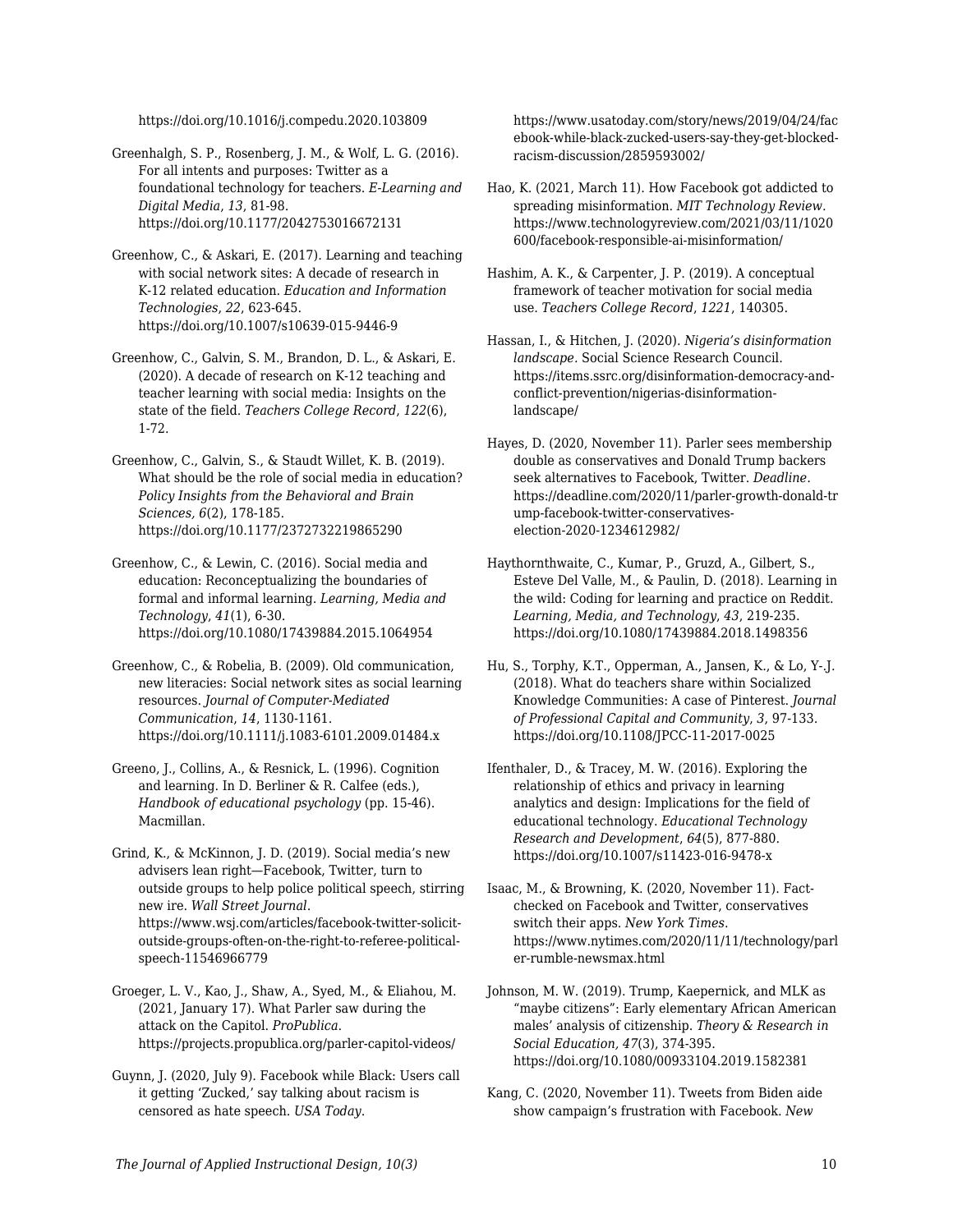*York Times*.

https://www.nytimes.com/2020/11/11/technology/twe ets-from-biden-aide-show-campaigns-frustration-withfacebook.html

- Kendi, I. X. (2016). *Stamped from the beginning: The definitive history of racist ideas in America*. Bold Type Books.
- Kentli, F. D. (2009). Comparison of hidden curriculum theories. *European Journal of Educational Studies*, *1*(2), 83-88.
- Kerssens, N., & van Dijck, J. (2021). The platformization of primary education in The Netherlands. *Learning, Media and Technology*, *46*(3), 250-263. https://doi.org/10.1080/17439884.2021.1876725
- Kimmons, R., & Veletsianos, G. (2018). Public internet data mining methods in instructional design, educational technology, and online learning research. *TechTrends*, *62*, 492-500. https://doi.org/10.1007/s11528-018-0307-4
- Knobel, M., & Lankshear, C. (2014). Studying new literacies. *Journal of Adolescent & Adult Literacy*, *58*(2), 97-101. https://doi.org/10.1002/jaal.314
- Kohn, A. (2000). *The case against standardized testing: Raising the scores, ruining the schools*. Heinemann.
- Koop, C. (2021, January 8). History teacher in DC during riot sent students conspiracy video, Wisconsin parent says. *Lexington Herald-Leader*. https://www.kentucky.com/news/nation-world/nationa l/article248370560.html
- Koul, S. (2020, October 29). These teachers are struggling to pull their students out of a QAnon rabbit hole. *BuzzFeed News*. https://www.buzzfeednews.com/article/scaachikoul/q anon-conspiracy-theories-teenagers-school
- Krutka, D. G., Bergman, D. J., Flores, R., Mason, K., & Jack, A. R. (2014). Microblogging about teaching: Nurturing participatory cultures through collaborative online reflection with pre-service teachers. *Teaching and Teacher Education*, *40*, 83-93. https://doi.org/10.1016/j.tate.2014.02.002
- Krutka, D. G., Heath, M. K., & Staudt Willet, K. B. (2019). Foregrounding technoethics: Toward critical perspectives in technology and teacher education. *Journal of Technology and Teacher Education, 27*(4), 555-574.
- Krutka, D. G., Seitz, R. Z., & Hadi, A. M. (2020). How do we oppose racist Zoombombs? A discriminatory design technology audit. In R. E. Ferdig, E.

Baumgartner, R. Hartshorne, R. Kaplan-Rakowski, & C. Mouza (Eds.), *Teaching, technology, and teacher education during the COVID-19 pandemic* (pp. 753-760). Association for the Advancement of Computing in Education.

- Krutka, D. G., Smits, R. M., & Willhelm, T. A. (2021). Don't be evil: Should we use Google in schools? *TechTrends*, *65*, 421-431. https://doi.org/10.1007/s11528-021-00599-4
- Lange, P. G. (2019). Informal learning on YouTube. In R. Hobbs & P. Mihailidis (Editors-in-Chief), *The International Encyclopedia of Media Literacy*. John Wiley & Sons, Inc.
- Lave, J. & Wenger, E. (1991). *Situated learning: Legitimate peripheral participation*. Cambridge University Press.
- Lavin, T. (2020). *Culture warlords: My journey into the dark web of white supremacy*. Hachette Books.
- Lee, M. (2021, March 15). Inside Gab, the online safe space for far-right extremists. *The Intercept*. https://theintercept.com/2021/03/15/gab-hack-donald -trump-parler-extremists/
- Lewis, R. (2018, September 18). *Alternative influence: Broadcasting the reactionary right on YouTube*. Data & Society. https://datasociety.net/wp-content/uploads/2018/09/D S\_Alternative\_Influence.pdf
- Lyons, K. (2021, January 11). Parler is gone for now as Amazon terminates hosting. *The Verge*. https://www.theverge.com/2021/1/11/22223335/parle r-amazon-terminates-web-hosting-aws-google-applecapitol
- Matney, L. (2015, August 15). Reddit finally bans racist r/CoonTown and other hateful communities, updates user policies. *TechCrunch*. https://techcrunch.com/2015/08/05/reddit-finally-ban s-rcoontown-and-other-hateful-subreddits-updatesuser-policies/
- McIlroy-Young, R., & Anderson, A. (2019). *From 'Welcome new Gabbers' to the Pittsburgh Synagogue shooting: The evolution of Gab*. arXiv. https://arxiv.org/abs/1912.11278v1.
- Milner, H. R. (2017). Reimagining the null curriculum. *Educational Leadership, 75*(3), 88-89.
- Mirchandani, M. (2018). *Digital hatred, real violence: Majoritarian radicalisation and social media in India*. Observer Research Foundation occasional papers. https://www.orfonline.org/research/43665-digital-hatr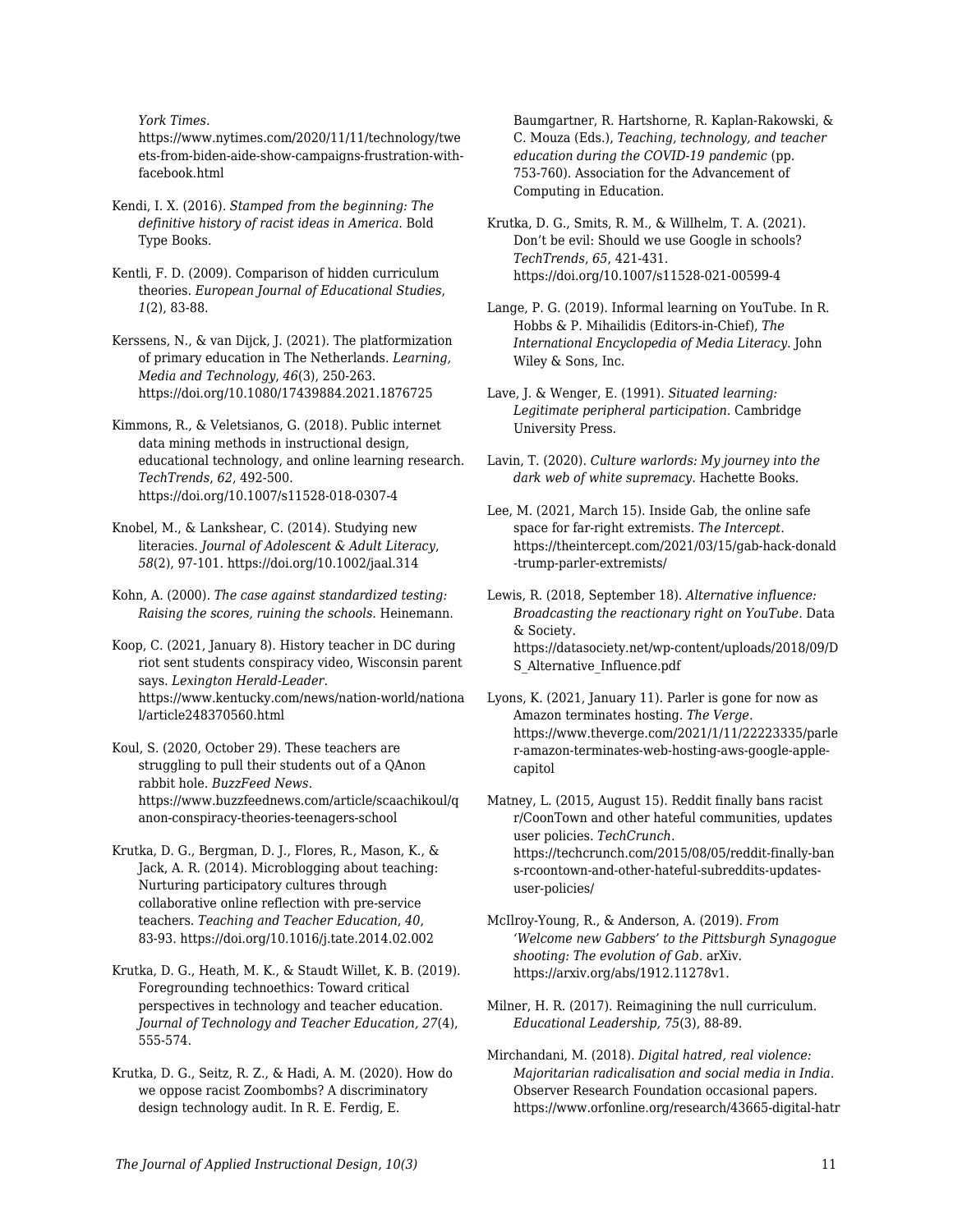ed-real-violence-majoritarian-radicalisation-andsocial-media-in-india/

Moore, S. L., & Ellsworth, J. B. (2014). Ethics of educational technology. In J. M. Spector, M. D. Merrill, J. Elen, & M. J. Bishop (Eds.), *Handbook of research on educational communications and technology* (4th ed., pp. 113-127). Springer.

Morris, S. M. (2021, March 30). Call for contributors: The critical instructional design reader. *Hybrid Pedagogy*. https://hybridpedagogy.org/call-for-contributors-the-c ritical-instructional-design-reader/

Noble, S. U. (2018). *Algorithms of oppression: How search engines reinforce racism*. New York University Press.

Nunez, M. (2016, May 9). Former Facebook workers: We routinely suppressed conservative news. *Gizmodo*. https://gizmodo.com/former-facebook-workers-we-rou tinely-suppressed-conser-1775461006

Nurik, C. (2019). 'Men are scum': Self-regulation, hate speech, and gender-based censorship on Facebook. *International Journal of Communication*, *13*, 2878-2898.

Paris, D. (2012). Culturally sustaining pedagogy: A needed change in stance, terminology, and practice. *Educational Researcher*, *41*(3), 93-97. https://doi.org/10.3102/0013189X12441244

Parler. (2020, November 7). Settings: Legal: Community guidelines. Available at: https://parler.com/settings

Pena, L. (2020, October 21). Conservatives accuse Facebook, Twitter of censoring free speech as Election Day nears. *ABC7 (San Francisco)*. https://abc7news.com/free-speech-twitter-facebook-c ensorship-censoring-tweets/7169411/

Peiser, J. (2021, January 8). Internet detectives are identifying scores of pro-Trump rioters at the Capitol. Some have already been fired. *The Washington Post*. https://www.washingtonpost.com/nation/2021/01/08/ capitol-rioters-fired-doxed-online/

Roberts, S. T. (2019). *Behind the screen: Content moderation in the shadows of social media.* Yale University Press.

Rodriguez, N., Brown, M., & Vickery, A. (2020). Pinning for profit? Examining elementary preservice teachers' critical analysis of online social studies resources about Black history. *Contemporary Issues in Technology and Teacher Education, 20*(3), 497-528.

Rogers, R. (2020). Deplatforming: Following extreme internet celebrities to Telegram and alternative social media. *European Journal of Communication, 35*(3), 213-229. https://doi.org/10.1177/0267323120922066

Rosenberg, J. M., Lawson, M., Anderson, D. J., Jones, R. S., & Rutherford, T. (2021). Making data science count in and for education. In E. Romero-Hall, *Research methods in learning design and technology* (pp. 94-110). Routledge.

Rozsa, M. (2019, August 18). QAnon is the conspiracy theory that won't die: Here's what they believe, and why they're wrong. *Salon*. https://www.salon.com/2019/08/18/qanon-is-the-cons piracy-theory-that-wont-die-heres-what-they-believeand-why-theyre-wrong/

Rupar, A. (2019, May 6). Facebook's controversial factchecking with a Daily Caller-funded website, explained. *Vox*. https://www.vox.com/2019/5/2/18522758/facebook-fa ct-checking-partnership-daily-caller

Sabzalian, L. (2019). *Indigenous children's survivance in public schools*. Routledge.

Shelton, C., Schroeder, S., & Crucio, R. (2020). Instagramming their hearts out: What do eduinfluencers share on Instagram? *Contemporary Issues in Technology and Teacher Education*, *20*(3), 529-554.

Smith, F. (1998). *The book of learning and forgetting*. Teachers College Press.

Smith, M. (2020). Facebook wanted to be a force for good in Myanmar. Now it is rejecting a request to help with a genocide investigation. *Time*. https://time.com/5880118/myanmar-rohingya-genocid e-facebook-gambia/

Solorzano, D. G., & Yosso, T. J. (2001). Critical race and LatCrit theory and method: Counter-storytelling. *International Journal of Qualitative Studies in Education, 14*(4), 471-495. https://doi.org/10.1080/09518390110063365

Sonnemaker, T. (2020, September 18). Facebook 'did nothing' about violent militia and hate groups for 5 years despite being warned at least ten times, advocacy group says. *Business Insider*. https://www.businessinsider.com/facebook-ignored-w arnings-violent-anti-muslim-militia-hategroups-2015-2020-9.

Staudt Willet, K. B. (2019). Revisiting how and why educators use Twitter: Tweet types and purposes in #Edchat. *Journal of Research on Technology in*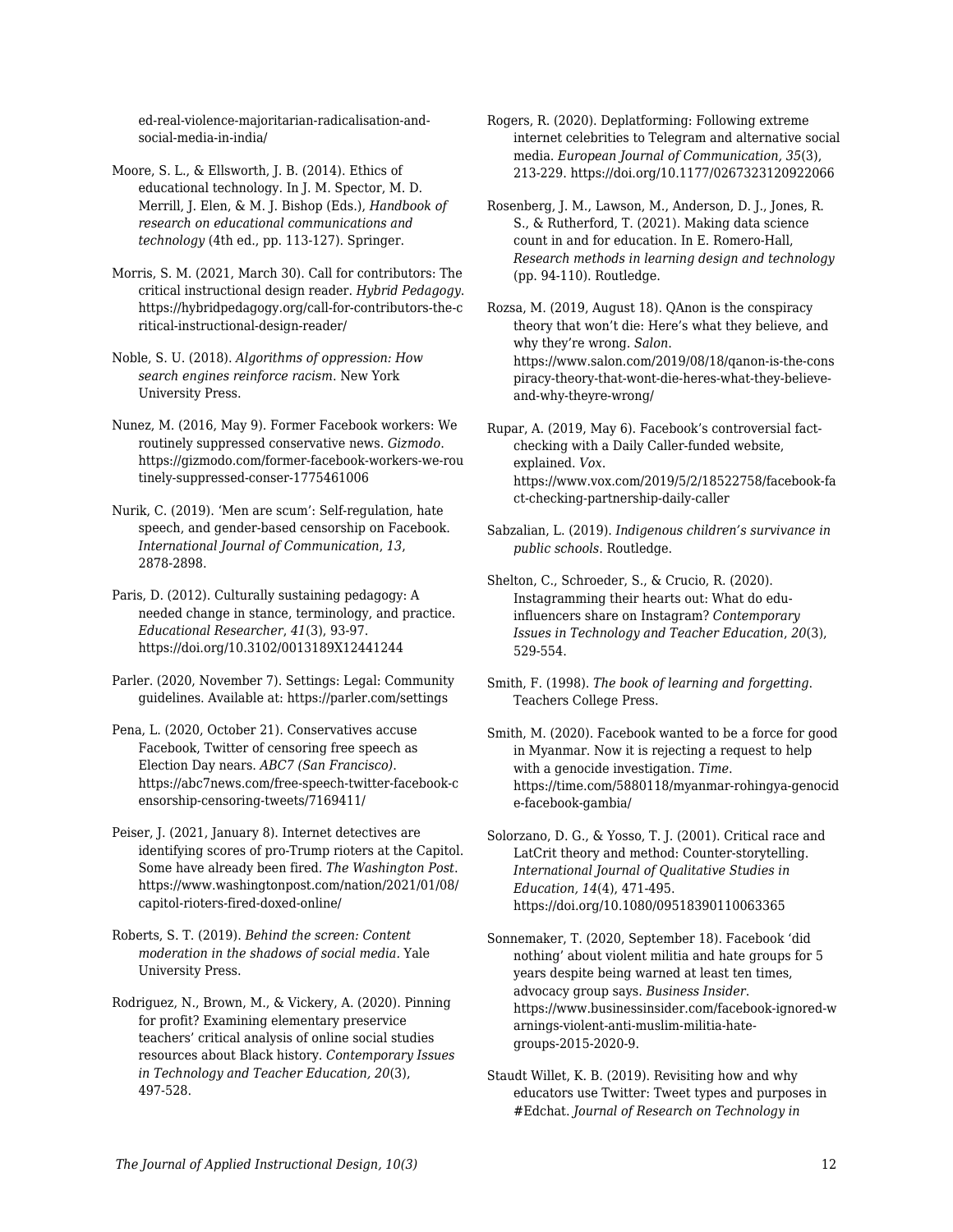*Education*, *51*, 273-289. https://doi.org/10.1080/15391523.2019.1611507

- Staudt Willet, K. B., & Carpenter, J. P. (2020). Teachers on Reddit? Exploring contributions and interactions in four teaching-related subreddits. *Journal of Research on Technology in Education*, *52*, 216-233. https://doi.org/10.1080/15391523.2020.172297
- Takaki, R. (2008). *A different mirror: A history of multicultural America (Revised edition)*. Back Bay Books.
- Tavernise, S., & Rosenberg, M. (2021, January 7). These are the rioters who stormed the nation's Capitol. *The New York Times*. https://www.nytimes.com/2021/01/07/us/names-of-rio ters-capitol.html
- Thompson, A. (1997). For: Anti-racist education. *Curriculum Inquiry*, *27*(1), 7-44. https://doi.org/10.1111/0362-6784.00035
- Torba, A. (2020, November 30). *A discussion with Business Insider about QAnon* [Blog post]. https://news.gab.com/2020/11/30/a-discussion-with-b usiness-insider-about-qanon/
- Torba, A. (2020, December 10). *The libertine losers defending Pornhub* [Blog post]. https://news.gab.com/2020/12/10/the-libertine-losersdefending-pornhub/
- Trujillo, M. Gruppi, M., Buntain, C., & Horne, B.D. (2020). *What is BitChute? Characterizing the "free speech" alternative to YouTube*. arXiv. https://arxiv.org/abs/2004.01984v3.
- Vaidhyanathan, S. (2018). *Antisocial media: How Facebook disconnects us and undermines democracy*. Oxford University Press.
- van Dijck, J. (2013). *The culture of connectivity: A critical history of social media*. Oxford University Press.
- van Dijck, J., & Poell, T. (2018). Social media platforms and education. In J. Burgess, A. Marwick, & T. Poell

(eds.). *The SAGE handbook of social media* (pp. 579-591). SAGE.

- van Dijck, J., Poell, T., & de Waal, M. (2018). *The platform society: Public values in a connective world*. Oxford University Press.
- van Osch, W., & Coursaris, C. (2015). A meta-analysis of theories and topics in social media research. In T. X. Bui & R. H. Sprague (Eds.), *Proceedings of the 48th Annual Hawaii International Conference on System Sciences* (pp. 1668-1675). IEEE Computer Society. https://doi.org/10.1109/HICSS.2015.201
- Vickery, A. E. (2017). "You excluded us for so long and now you want us to be patriotic?": African American women teachers navigating the quandary of citizenship. *Theory & Research in Social Education, 45*(3), 318-348. https://doi.org/10.1080/00933104.2017.1282387
- Wenger, E. (1998). *Communities of practice*: *Learning, meaning, and identity*. Cambridge University Press.
- Williamson, B. (2017). Learning in the "platform society": Disassembling an educational data assemblage. *Research in Education*, *98*(1), 59-82. https://doi.org/10.1177/0034523717723389
- Woodson, A. N., King, L. J., & Kim, E. (2019). Real recognizes real: Thoughts on race, fake news, and naming our truths. In W. Journell (Ed.), *Unpacking fake news: An educator's guide to navigating media with students* (pp. 30-41). Teachers College Press.
- Woodson, C. G. (1933). *The mis-education of the Negro.* The Associated Publishers.
- Zannettou, S., Bradlyn, B., De Cristofaro, E., Sirvianos, M., Stinghini, G., Kwak, H., & Blackburn, J. (2018). What is Gab: A bastion of free speech or an alt-right echo chamber? In P. A. Champin, F. Gandon, L. Médini, M. Lalmas, & P. G. Ipeirotis (eds.), *WWW '18: Companion Proceedings of the The Web Conference 2018.* (pp. 1007-1014). International World Wide Web Conferences Steering Committee: Geneva, Switzerland.